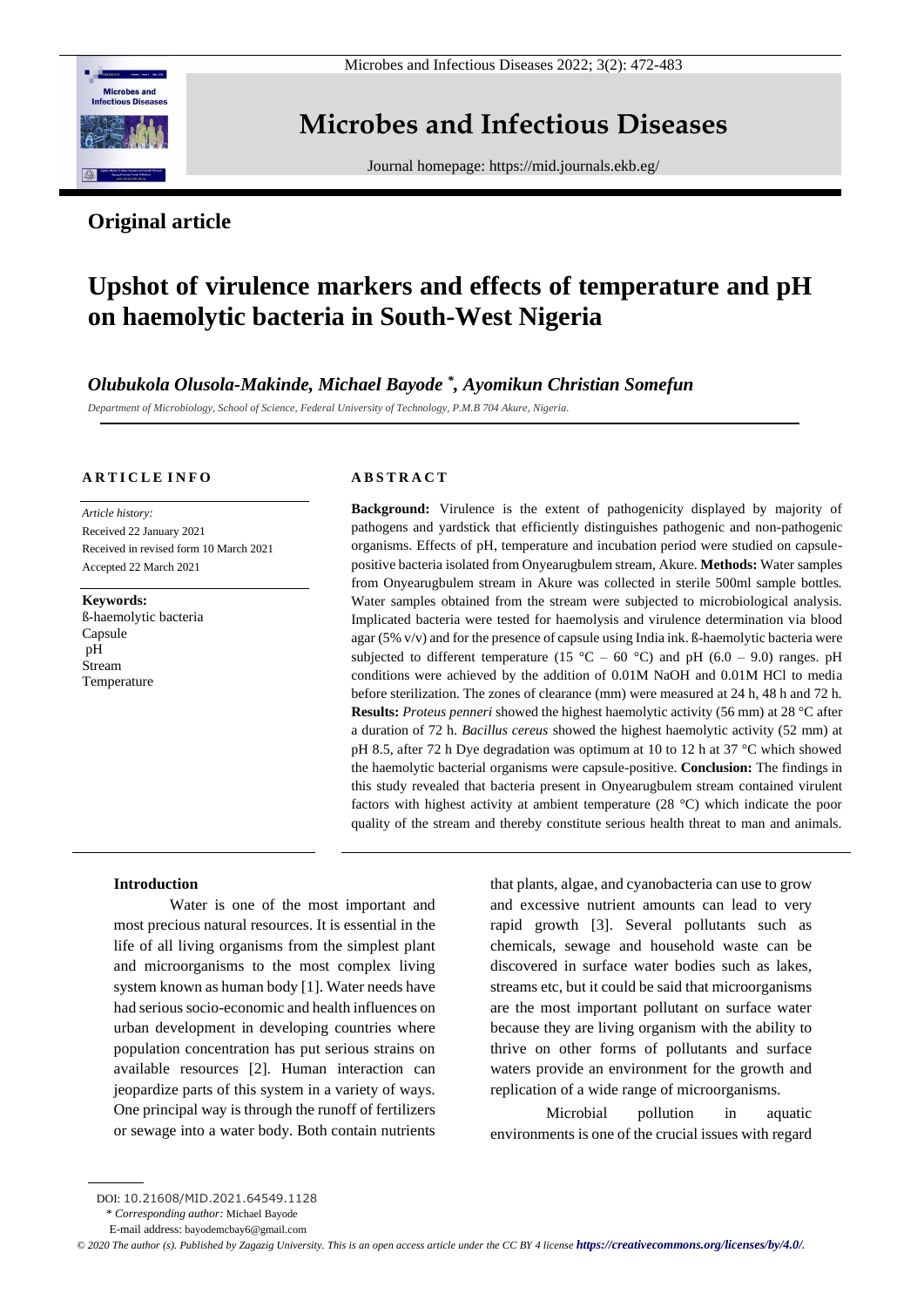to the sanitary state of water bodies used for drinking water supply, recreational activities and harvesting seafood due to a potential contamination by pathogenic bacteria, protozoa or viruses [4]. Most waterborne pathogens are introduced into drinking-water supplies in human or animal faeces [5] and *Escherichia coli* is found in high concentration in all mammalian faeces [6], microorganisms can also be introduced into surface water through natural occurrences such as rainfall. the occurrence of erosion also contributes to the introduction of microorganisms into surface water. The kind of microorganisms which can be found in surface water have a wide variety and this is because water provides an environment that is suitable for the growth of several microorganisms excluding the ones which live in the extreme conditions like the extremophiles, hyperthermophiles and also provides the necessary nutrients for microbial growth that would certainly hinder the survival of almost all eukaryotic organisms [7]. River water is usually contaminated by bacteria (e.g., *Escherichia coli*, *Clostridium perfringens*), viruses (e.g., adenovirus) and pathogenic protozoa (e.g., *G. duodenalis*, *C. parvum*) [6].

Microorganisms are greatly affected by the chemical and physical state of their environment, and four factors control growth in a major way: temperature, pH, water availability, and oxygen [3]. Other environmental conditions which influence the growth of microorganisms include radiation and pressure. Such environmental conditions for growth are also referred to as physicochemical parameters for growth. Each of the major and minor physicochemical parameters for microbial growth plays major roles in the proper function of microorganisms e.g. oxygen  $(O_2)$  is an essential nutrient; they are unable to metabolize or grow without it. Other organisms, by contrast, cannot grow in the presence of  $O_2$  and may even be killed by it [3] and radiation (sunlight) determines if microorganisms carry out certain chemical reactions. The pH of surface water goes a long way in determining the kind of microorganisms that would thrive in them as each class of microorganisms have pH range in which they thrive. Different microbial groups have characteristic pH preferences.

Most bacteria and protozoa are neutrophiles. Most fungi prefer slightly acid surroundings, about pH 4 to 6; algae also seem to favour slight acidity [8]. **Lansing et al.** [3] also stated that they may be exceptions to the groupings of microorganisms based on their pH giving examples such as the Archaea; *Ferroplasma acidarmanus* and *Picrophilus oshimae* that can actually grow at pH 0. Microorganisms however grow over a wide range of pH in a bid to adapt to their environments. This however suggests that surface water would have higher population of microorganisms that are neutrophilic. Most microorganisms grow well at different temperature ranges. The temperature of an environment is a vital factor for the multiplication of cells. Microorganisms however depend on temperature for survival with each organism having the temperature at which it grows best and may not grow when below or above that temperature range, Although as indicated by **Lansing et al.** [3], several microorganisms learn to adapt to environments which do not fall in their ideal temperature range in order to survive. So every microorganism has a particular temperature at which it grows best and also a minimum growth temperature and maximum growth temperature.

The acidity or alkalinity level (pH) and the temperature of surface water bodies may not have constant values owing to several factors such as human activities, climate change, industrialisation, urbanisation and biological activities of aquatic organisms present in these water bodies. Virulence is a mode of pathogenicity displayed by most pathogens and it is a yardstick that efficiently differentiates pathogenic and non-pathogenic species of bacteria and fungi [9]. The staining method using India ink is an appreciative and costeffective for initial screening of bacteria as it ascertained the presence and absence of certain virulence-determining characters such as presence of capsules [10]. The proficiency of utilizing India ink depends on various factors such as origin of stain, staining techniques, need for good microscope and visual observation and inference. **Price** [11] and **Avila-campos et al.** [12] has shown that the measure of virulence depends on many virulence determinants like haemolysin which is overly connected to the beta-haemolytic bacteria subjected to virulence test in this study.

Thus, the purpose of this study is to appraise the effects of pH, temperature and incubation period on capsule-positive and ßhaemolytic bacteria isolated from Onyearugbulem stream, Akure, South-West Nigeria.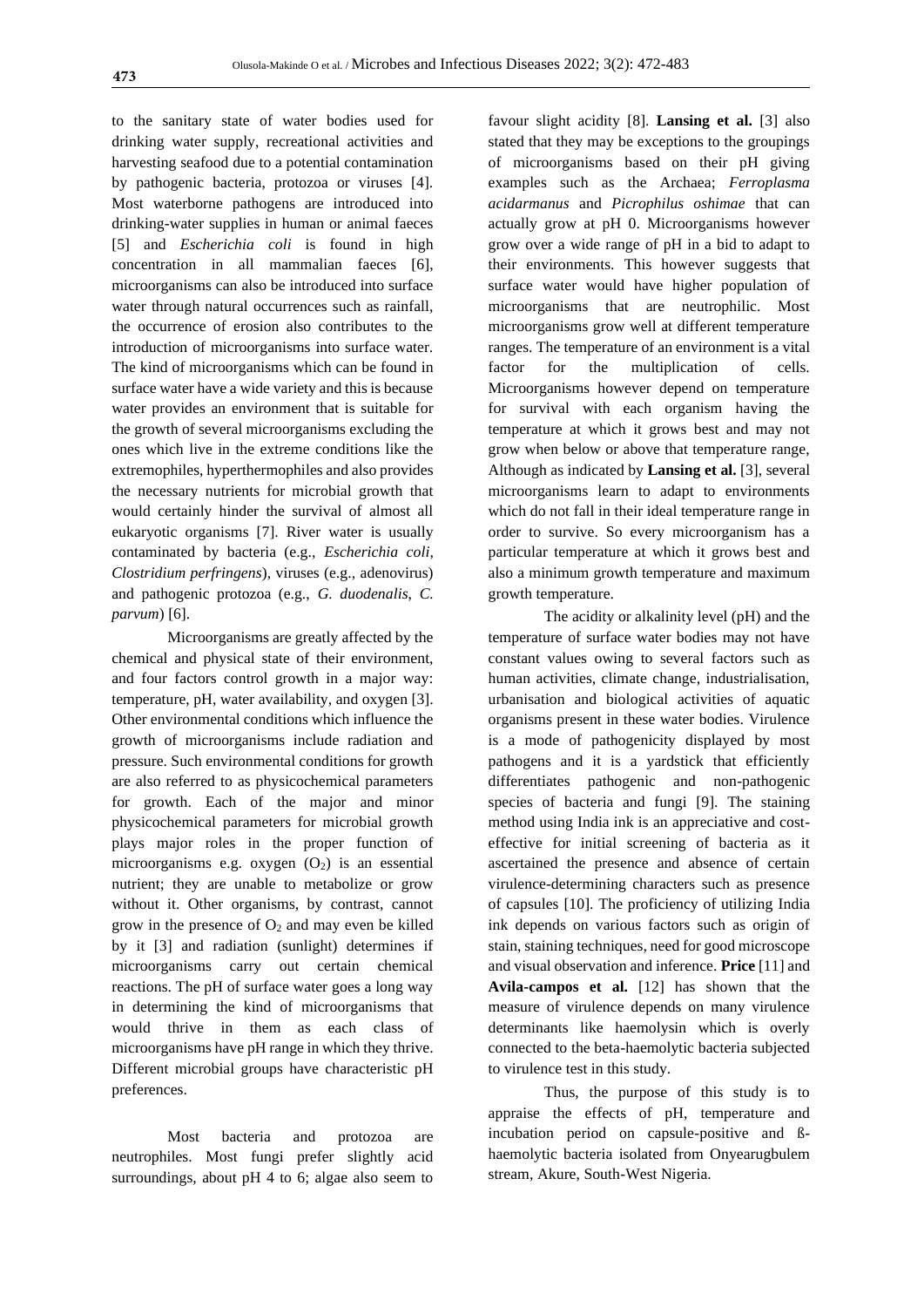#### **Materials and Method**

# **Study site**

Onyearugbulem stream with coordinates 7.2810 ºN, 5.1905 ºE is one of the tributaries and river catchment of Ala river which is a main river in Akure metropolis. The stream navigates through the densely-populated Onyearugbulem Estate along Akure-Owo Express-way.

# **Water sampling techniques**

Water samples from Onyearugbulem stream in Akure was collected in sterile 500 ml sample bottles very early in the morning and taken to the laboratory for microbiological analysis within 1 hour as indicated by **Makanjuola et al.** [13].

#### **Microbiological analysis**

#### **Isolation of tested organisms**

Water samples obtained from the stream were subjected to microbiological analysis. One millilitre of each water sample was diluted in 9 ml of sterile distilled water, followed by fourth to ninth fold serial dilutions (10-4 to 10-9). One tenth of a millilitre of the fourth to ninth fold diluents were plated out in triplicates on Eosin Methylene blue agar (Oxoid, UK) and Nutrient agar (Oxoid, UK) media according to **Makanjuola et al.** [13] Distinct colonies are then sub-cultured on nutrient agar plates and identified using molecular identification as described by **Gurakan et al.** [14] and **Sambrook et al.** [15]. Blood agar was then used for the identification of haemolytic organisms.

Mycological analysis of stream water samples through serial dilution as described by **Al-mohanna** [16]. Usually, the recommended diluent was aqueous 0.1% peptone. Serial dilutions (10-4 to 10- 9) were carried out and the pour plate method via Potato dextrose agar (PDA) (Oxoid UK). Plates were incubated and enumerated. The fungal isolates were examined macroscopically and microscopically to determine their colonial and morphological characteristics respectively according to **Agbabiaka et al.** [1].

# **16S reverse ribose nucleic acid gene amplification of bacterial isolates from the water samples**

Polymerase chain reaction (PCR)-based naming and categorization of bacterial isolates was carried out via DNA extraction of bacteria isolates according to the technique illustrated by **Gurakan et al.** [14]. PCR expansion was carried as demonstrated by **Sambrook et al.** [15]; the PCR profile used is initial denaturation temperature of 94 ˚C for 3 mins,

followed by 30 cycles of 94 ˚C for 60 sec, 56 ˚C for 60 sec, 72 ˚C for 120 seconds and the final extension temperature of 72 ˚C for 5 minutes followed by sequencing and genetic make-up blasting via the National centre for biotechnological information (NCBI) server. PCR-sequencing was conducted via DNA Sanger sequencing and data was analyzed by ABI Sequencing Analysis software (version 5.2).

# **Haemolytic test activity of isolated bacteria**

Haemolysis test was carried out using blood agar, isolated bacteria were introduced onto blood agar by streaking and the reaction of the isolates on the plates were designated as: alpha  $(\alpha)$  haemolysis which indicates a greenish cloudy zone around the colony; beta (β) haemolysis: also known as complete lysis, a clear zone with a clean edge around the colony and gamma  $(γ)$  haemolysis in which lysis does not occur indicating no change in the blood agar around the colony. Each bacterial strain was tested for its haemolytic activity on different blood agar plates using cow blood as exhibited by **Lippi et al.** [17]. Blood agar plates were incubated at desired temperature (to determine the effect of temperature) for 24 h and at desired pH at 37 °C. The zone of clearance was noted at 24, 48 and 72 h for each bacterium [18].

#### **Increasing and decreasing of pH**

A standardized pH meter (model PHS-3C) with which glass electrode was first rinsed with distilled water before being dipped into the prepared media, after which the pH stabilizes, 0.01 molar NaOH was added to prepared media and stirred before checking stabilized pH value until desired pH is reached. This process was carried out before sterilization of the blood agar media.

A standardized pH meter (model PHS-3C) in which glass electrode was first rinsed with distilled water before being dipped into the prepared blood agar media and thereafter the pH reading was stabilized, 0.01 molar HCL was added to prepared blood agar and stirred before checking stabilized pH value until desired pH is reached. This process was carried out before sterilization of the media as demonstrated by **Khan et al.** [19].

# **Adjustment of temperature**

Prepared media was allowed to solidify and microorganism to be tested was introduced into the plate by streaking, plates are then placed in the oven and the oven was regulated to desired temperature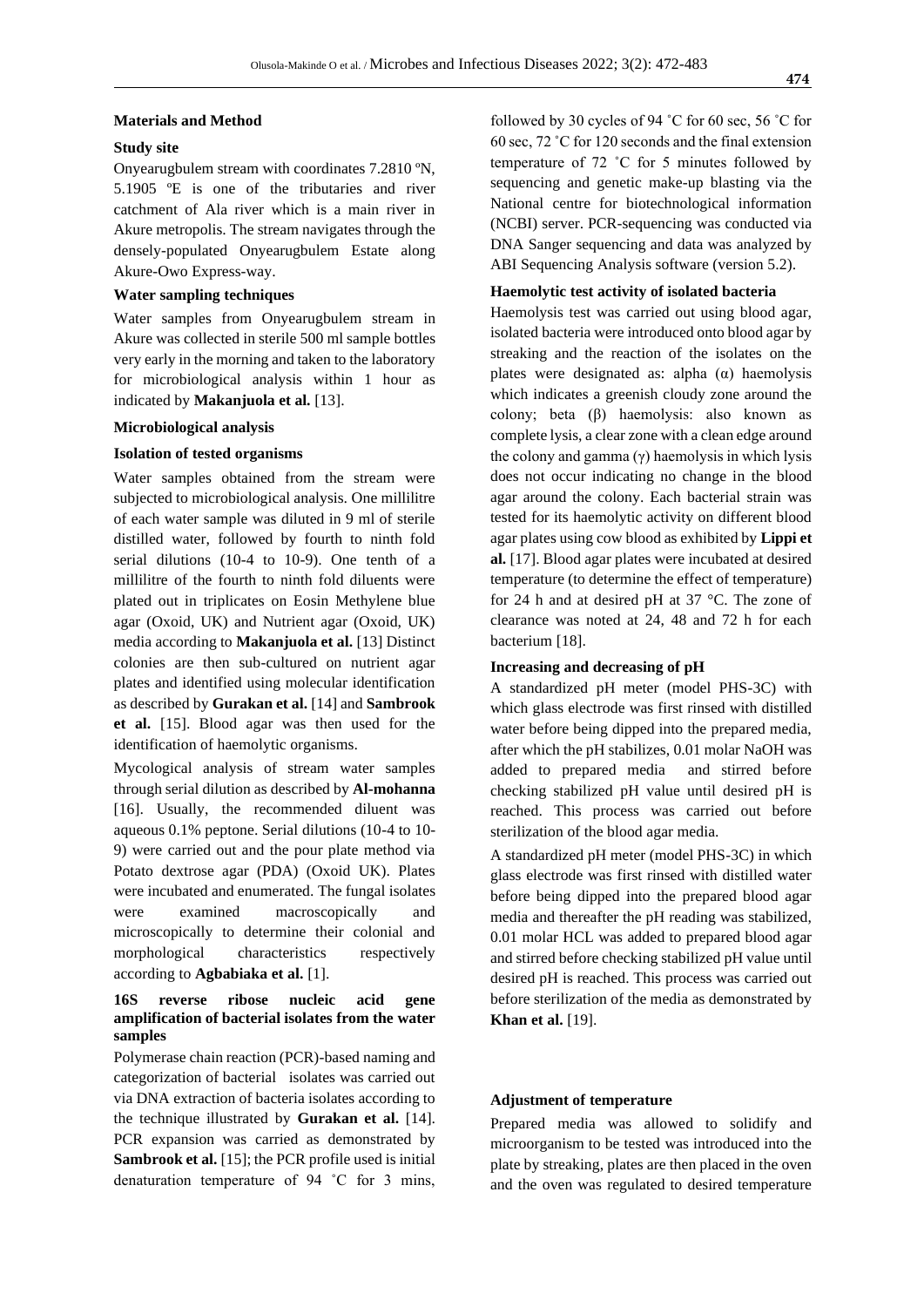ranges of 15 ºC to 60 ºC. Blood agar was then used for the identification of haemolytic organisms as depicted by **Khan et al.** [19].

#### **Virulence determination of bacteria**

Tryptic Soy Broth (TSB) (Hi-media, India) was prepared. India ink (Dye based Ink) (Matador Ltd., Nigeria) was filtered through millipore membrane filter with 0.22 µm pore sizes (Matador, Nigeria) and added to the broth at a sole concentration of 10 %. Selected bacterial isolates were also streaked on nutrient agar plate to a final concentration of 0.01 % in tryptic soy agar (TSA) (Hi-media, India) medium and incubated in anaerobic condition A 24 h bacterial culture at 50 - 60 μl was inoculated to the broth using a volume range micropipette (Matador Ltd., Nigeria) and incubated for 24 h at 37 ºC and checked at definite time interval up to 48 has illustrated by **Behera et al.** [20].

# **Data analysis**

Data were expressed as the mean ± Standard error mean (SEM) of experiments performed in duplicates. One-way analysis of variance (ANOVA) was taken to be significant at *p>*0.05 using GraphPad Prism version 5.0.

#### **Results and discussion**

This study was carried out to ascertain the upshot of virulence markers and effects of temperature and pH on haemolytic bacteria isolated from Onyearugbulem stream, Akure. After carrying out the haemolysis test on the isolated bacterial organisms, 4 beta haemolytic bacterial isolates were selected due to their medical importance and the influence of temperature values ranging from 15 °C to 60 °C and pH ranging from 6.0 to 9.0 was examined as each of these bacterial haemolytic activity were shown in its zone of clearance (mm).

#### **Haemolytic activity of isolated bacteria**

*Proteus mirabilis* and *Alcaligenes faecalis* displayed gamma haemolytic activity. *Alcaligenes faecalis*, *Bacillus cereus*, *Stenotrophomonas acidiminiphilis* and *Proteus penneri* showed beta haemolytic activity while *Lysinibacillus macrolides* was alpha haemolytic **(Table1)**. Some of these bacteria were also isolated in the study carried out by **Agbabiaka et al.** [1] on Foma River Ilorin, the similar microorganisms were *Serratia spp*, *Proteus mirabilis*, *Bacillus cereus* and *Proteus penneri*. The presence of these microorganisms in Onyearugbulem stream could be strongly linked to human-related activities as supported by **Agbabiaka et al.** [1].

# **Bacterial organisms isolated from the stream water samples**

All the bacteria isolated obtained presumptively were biotechnologically-identified including; *Proteus mirabilis* HI4320, *Alcaligenes faecalis* ZD02, *Alcaligenes faecalis* B137W, *Bacillus cereus* ATCC 14579, *Stenotrophomonas acidiminiphilis* AMX19, *Lysinibacillus macroides* ARS5 and *Proteus penneri* NCTC 12737 as illustrated in **table (2)**. This finding is in alliance with the observation of **Agbabiaka et al.** [1] who enumerated *P. mirabilis*, *B. cereus* and *P. penneri* from Foma River Ilorin.

# **Presumptive fungal profile of water samples**

*Aspergillus niger*, *Mucor mucedo* and *Aspergillus fumigatus* were fungal organisms implicated in the mycological analysis of stream water samples as juxtaposed in **table (3)**. This is in accordance with **Agbabiaka et al.** [1].

# **Effects of temperature on beta-haemolytic activity of bacteria**

**Figure 1-4** shows the influence of temperature on the haemolytic activity of the four beta haemolytic bacterial organisms in this study including *Stenotrophomonas acidaminiphilis*, *Alcaligenes faecalis*, *Bacillus cereus* and *Proteus penneri*. Haemolytic activity occurred at different temperatures and it also increases with the duration of incubation time. All the organisms subjected to temperature change had lower beta-haemolytic activity at 37 ⁰C than 28 ⁰C, *Bacillus cereus* had the highest haemolytic activity at 37  $\rm{^{\circ}C}$  but at 28  $\rm{^{\circ}C}$  it had the lowest of haemolytic activity. *Proteus penneri* and *Alcaligenes faecalis* showed growth at 55  $\rm{°C}$  but growth did not occur at 60  $\rm{°C}$ .

Haemolysis occurred at 28 °C and 37 °C for all of the organisms but was higher at  $28 \text{ °C}$ . This study revealed that the beta-haemolytic bacteria selected due to their relatively high pathogenicity bears comparism to other kinds of bacteria. This statement was acknowledged by **Bodade et al.** [18] and **Kumar et al.** [21] in their study on haemolytic bacteria. Selected beta-haemolytic bacteria subjected to different temperature values 15 °C, 28  $\rm{^0C}$ , 37  $\rm{^0C}$ , 55  $\rm{^0C}$ , and 60  $\rm{^0C}$ , expectedly showed different levels of zone of clearance for haemolysis. Beta-haemolysis occurred for all bacteria subjected to haemolysis at 28  $^{\circ}$ C and 37  $^{\circ}$ C with the highest zone of clearance exhibited at 28 °C for all of the isolates, in line with **Bodade et al.** [18] in his study on beta-haemolysis which had more haemolysin released at 37 than at 30  $^{\circ}$ C indicating that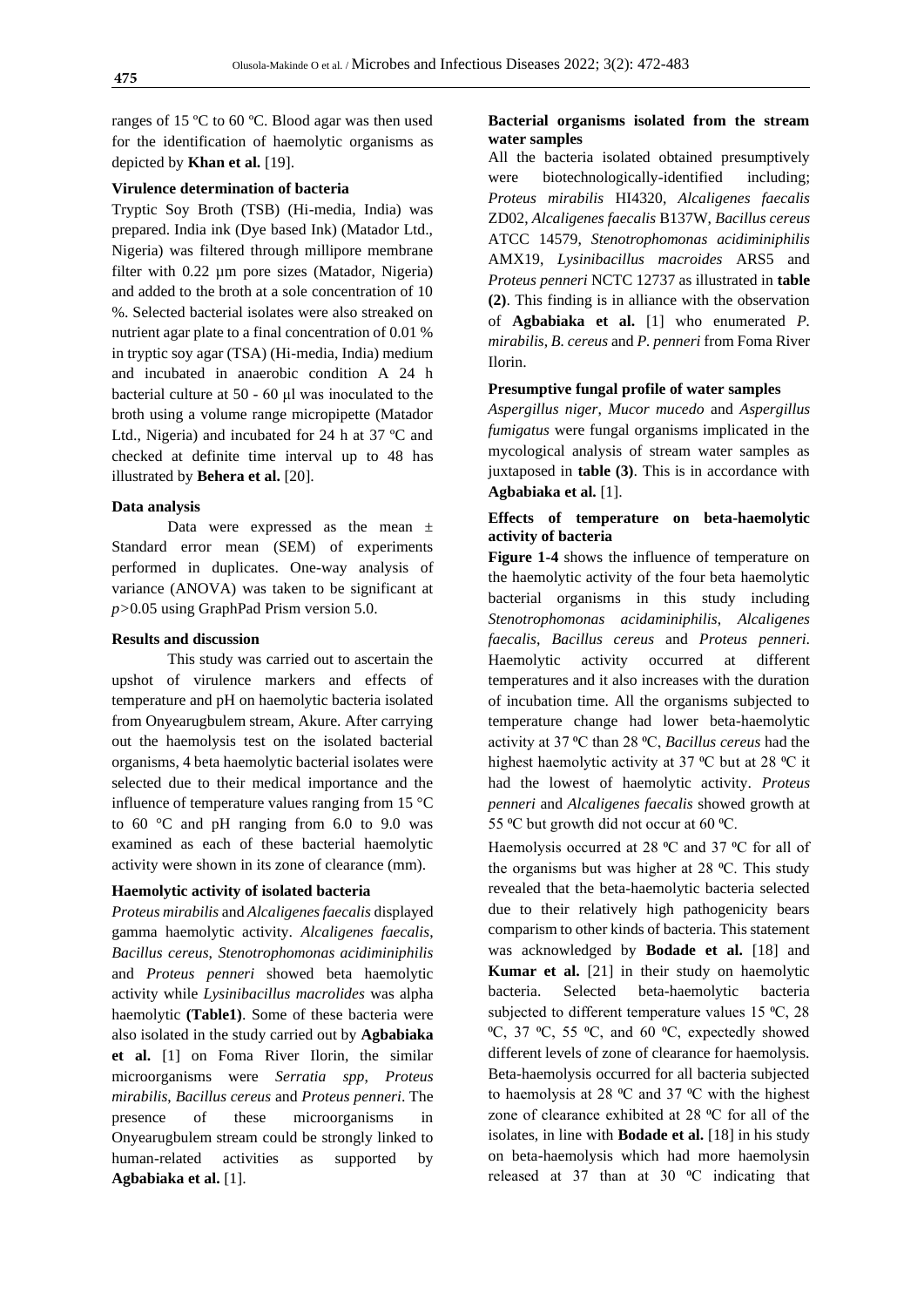haemolysis occurred more at  $37 \text{ °C}$ , this variability could be attributed to the inability to maintain stable temperature ranges. It was also observed for most of the organisms that haemolytic activity increased with the duration of incubation, the zone of clearance increased by the day, at 24 h all the organisms tested had beta-haemolytic activities between 2 mm - 4 mm and at 48 h the betahaemolytic activity had doubled and triple in some cases such as *Proteus penneri* and *Alcaligenes faecalis*. The red blood cells (on the plate) were all lysed at 72 h of incubation and these could be attributed to the fact that the substances responsible for haemolysis are enzymes (metabolites) thus agreeing with **Bodade et al.** [18] and **Kumar et al.** [21] so the level of the production of haemolysin increases with the phase of growth. Haemolysis did not occur at 15  $\rm{°C}$ , 55  $\rm{°C}$  and 60  $\rm{°C}$  temperature ranges which do not provide favourable conditions for the growth of some of the haemolytic organisms which in turn does not favour haemolysis. However in contrast to **Bodade et al.** [18], species of *Streptococcus*, *Shigella* and *Staphylococcus* produced haemolysin at a temperature of 50 °C on sheep and cow blood agar. This study further revealed bacteria such as *Proteus penneri* and Alcaligenes faecalis showed growth at 55 °C but growth did not occur at  $60^{\circ}$ C, indicating that these organisms are thermophilic.

Haemolysis occurred at 28 °C and 37 °C for all of the organisms but was higher at  $28 \text{ °C}$ , the betahaemolytic activity at  $37 \text{ °C}$  is however of concern as it could be considered as the pseudo-environment to ascertain what could take place if microorganism gain access into the human system. All the organisms subjected to temperature change had lower beta-haemolytic activity at 37 °C than 28 °C, *Bacillus cereus* had the highest haemolytic activity at 37  $\rm{°C}$  but at 28  $\rm{°C}$  it had the lowest rate of haemolytic activity, since *Bacillus cereus* has the highest rate of beta-haemolytic activity it would be of highest importance followed by *Alcaligenes faecalis*, *Stenotrophomonas acidaminiphilis* and *Proteus penneri* at 37 ⁰C.

**Figure 5-8** shows the influence of pH on the haemolytic activity of four the four beta-haemolytic organisms in this study including *Stenotrophomonas acidaminiphilis*, *Alcaligenes faecalis, Bacillus cereus* and *Proteus penneri*.

Haemolysis occurred at all of the pH conditions, the organisms however displayed different betahaemolytic activity at different pH values which

also increases with incubation time. At the pH of 6.5, all the test organisms displayed beta-haemolysis except *Alcaligenes faecalis* which only grew at pH 6.5 and since *Stenotrophomonas acidiminiphilis*, showed beta-haemolytic activity at 6.0 and 6.5 and had the highest rate of haemolytic activity at 6.5. At pH 7.0, haemolysis occurred in cultured plates with *Stenotrophomonas acidiminiphilis* having the highest rate of beta-haemolytic activity, *Alcaligenes faecalis* only showed growth at 24 h of incubation and beta-haemolysis occurred at 48 h. At pH 8.5 and 9.0 which is more alkaline, haemolysis occurred in the entire test organisms except *Alcaligenes faecalis*. Haemolysis occurred at all of the pH conditions, the organisms however displayed different beta-haemolytic activity at different pH values and just like the temperatures ranges, the haemolytic activity increased with incubation time, the lowest rate of beta-haemolytic activity was recorded at pH 6.0 at 24 h of incubation growth which did not occur for any of the beta- haemolytic organisms except *Proteus penneri* at 48 h of incubation growth occurring for all of the organisms except *Alcaligenes faecalis* which eventually did not grow in these conditions as its best medium of growth is an alkaline environment. Beta-haemolysis occurred at 48 h of incubation of *Stenotrophomonas acidaminiphilis* and at 72 h the beta-haemolytic activity was the same as 48 h, this however strengthens the fact that haemolysis takes place only under conditions favourable for the optimum growth of test organism as it has been established that the rate of enzymes released increases with the incubation time. At the pH of 6.5, all the test organisms underwent beta-haemolysis except *Alcaligenes faecalis* which only grew at pH 6.5 and since *Stenotrophomonas acidaminiphilis*, showed beta-haemolytic activity at 6.0 it also showed betahaemolytic activity at 6.5 and had the highest rate of haemolytic activity at 6.5 then *Bacillus cereus* strain and *Proteus penneri* also showed beta-haemolytic activity and these activity increased with incubation but the increase in haemolytic activity was lesser in comparison with when the test organisms were subjected to varying temperature. At pH 7.0, haemolysis occurred in all of the cultured plates with *Stenotrophomonas acidaminiphilis* having the highest rate of beta-haemolytic activity, *Alcaligenes faecalis* however only showed growth at 24 h of incubation and beta-haemolysis occurred at 48 h suggesting that *Alcaligenes faecalis* at these growth condition produces the enzyme responsible for beta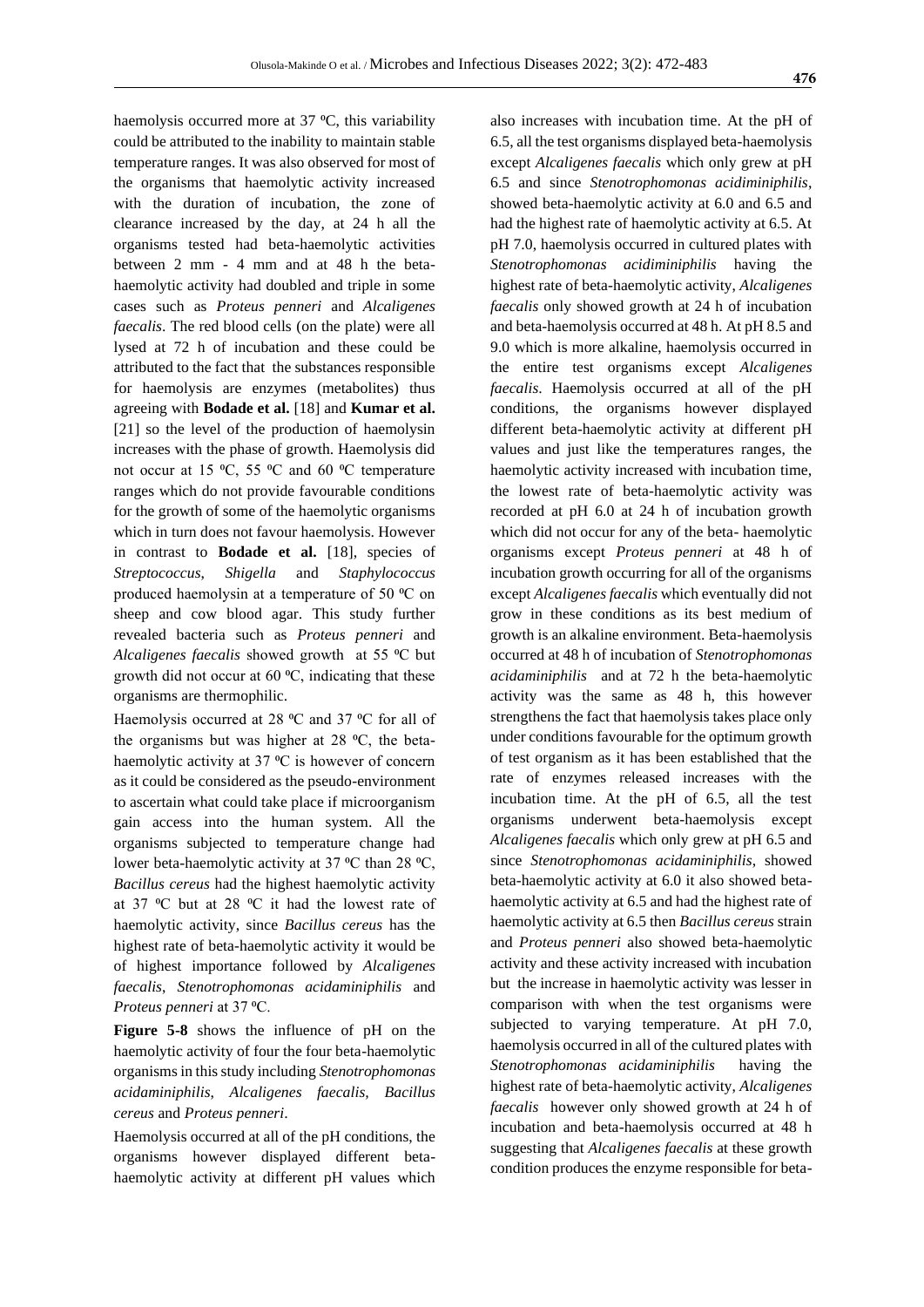haemolysis which bears similarity with **Alexander et al.** [22] as they emphasized the significance of temperature and pH on peak enzyme production in bacteria. At pH 8.5 and 9.0 which is more on the alkaline side of the scale haemolysis occurred in all of the test organisms except *Alcaligenes faecalis*, these test organisms however grew in the alkaline medium but did not show signs of haemolysis. *Alcaligenes faecalis* had the highest rate of betahaemolytic activity in alkaline growth condition where all the red blood cells in the petri dish were lysed and for all of the test organisms, the rate of beta-haemolysis doubled at 48 h of incubation. At 24 h of incubation at a pH condition of 9.0 *Bacillus cereus* and *Proteus penneri* showed signs of haemolytic activity barely at 1 mm but the haemolytic activity increased drastically at 48 h and 72 h of incubation *Bacillus cereus* had lysed almost all the blood cells in the plate. When subjected to different pH conditions Bacillus cereus was found to thrive better at pH 8.5 and *Stenotrophomonas acidiminiphilis* at pH 7.0.

#### **Virulence profile of isolated bacteria**

India ink was used for virulence test determination of isolated bacterial and fungal organisms. Dye degradation was optimum at 10 to 12 h at 37 °C for bacteria which showed the haemolytic bacterial organisms were capsule-positive. Growth of isolated bacterial organisms in India ink including culture broth revealed some isolates started degrading the ink after duration of 5 to 6 h in 10% India ink. This is in correlation with the work of **Behera et al.** [20]. This goes further to show that by keeping the culture in 10% India ink, the dye degradation was optimum at 10 to 12 h at 37 °C for bacteria which also bears similarity to **Behera et al**. [20]. This likely confirms that the isolated bacteria have a propensity to be virulent. By increasing the duration of culture time for more than 24 h up to 48 h, all the bacteria isolates degraded the colour in 10% India ink, which is an observation supported by **Behera et al.** [20].

| <b>Bacterial Isolate</b> | <b>Shape</b>    | <b>Haemolysis test</b> |
|--------------------------|-----------------|------------------------|
| Isolate 1                | $Gram + ve$ rod | Gamma haemolysis       |
| Isolate 2                | $Gram + ve$ rod | Beta haemolysis        |
| Isolate 3                | $Gram -ve$ rod  | Gamma haemolysis       |
| Isolate 4                | $Gram +ve$ rod  | Beta haemolysis        |
| Isolate 5                | $Gram -ve$ rod  | Beta haemolysis        |
| Isolate 6                | $Gram +ve$ rod  | Alpha haemolysis       |
| Isolate 7                | Gram –ve rod    | Beta haemolysis        |

**Table 1.** Gram reaction of bacterial isolates and their haemolytic activity.

**Table 2.** Molecular identification of multidrug resistant bacterial isolates.

| <b>Isolate</b>  | <b>Biochemical identity</b> | Molecular identity       | Percentage | <b>Accession</b>  |
|-----------------|-----------------------------|--------------------------|------------|-------------------|
| codes           |                             |                          | similarity | number            |
| Is <sub>1</sub> | Proteus mirabilis           | <i>Proteus mirabilis</i> | 85 %       | HI4320            |
| Is 2            | Alcaligenes faecalis        | Alcaligenes faecalis     | 85 %       | ZD02              |
| Is <sub>3</sub> | Alcaligenes faecalis        | Alcaligenes faecalis     | 85 %       | <b>B137W</b>      |
|                 | faecalis                    | faecalis                 |            |                   |
| Is $4$          | Bacillus cereus             | Bacillus cereus          | 93 %       | <b>ATCC 14579</b> |
| Is $5$          | Stenotrophomonas            | Stenotrophomonas         | 93 %       | AMX19             |
|                 | acidiminiphilis             | acidiminiphilis          |            |                   |
| Is $6$          | Lysinibacillus macroides    | Lysinibacillus macroides | 97 %       | ARS <sub>5</sub>  |
| Is $7$          | Proteus penneri             | Proteus penneri          | 93 %       | <b>NCTC 12737</b> |

**Keys:** Is 1- Isolate 1; Is 2- Isolate 2; Is 3- Isolate 3; Is 4- Isolate 4; Is 5- Isolate 5; Is 6- Isolate 6; Is 7- Isolate 7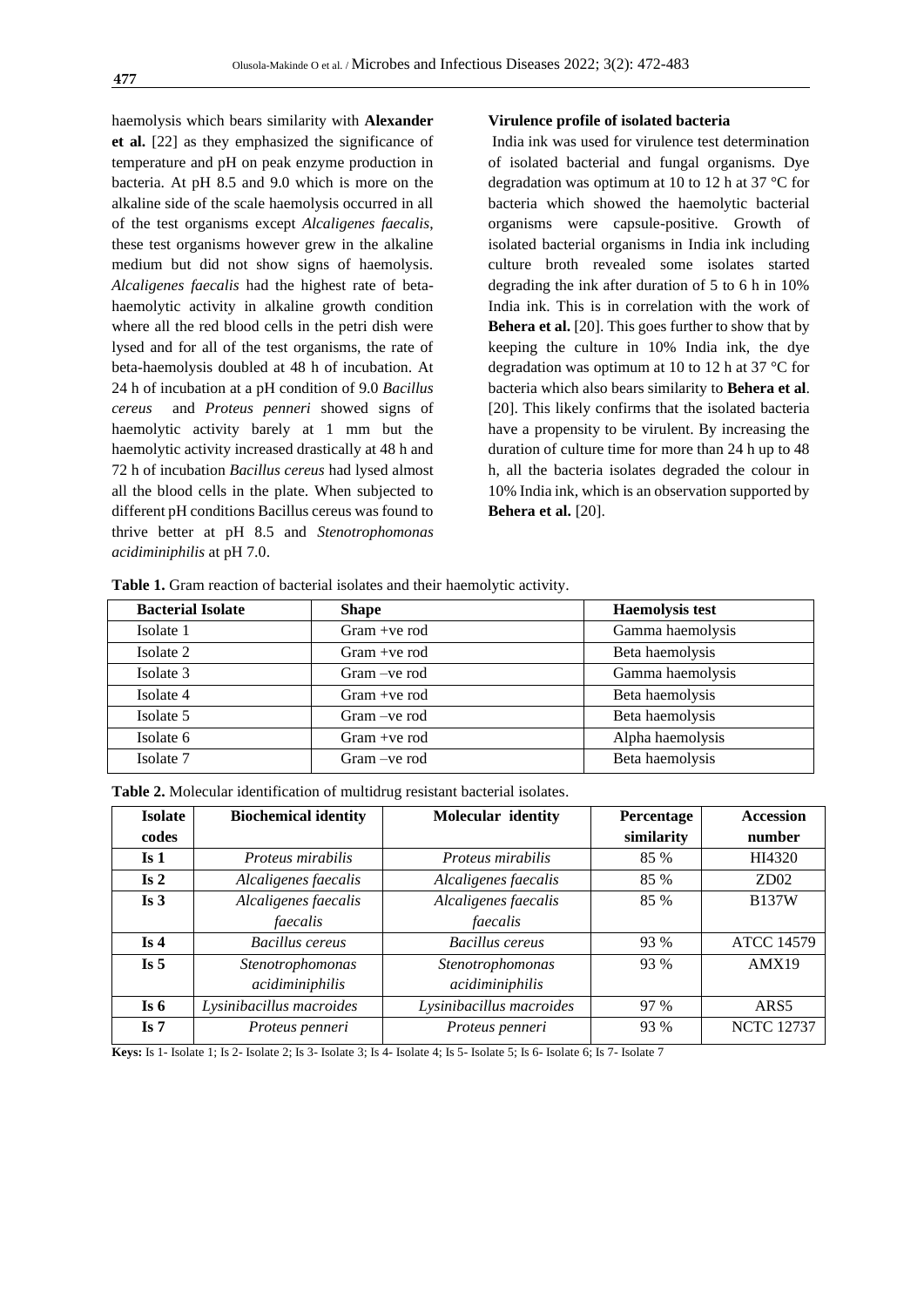| <b>Colony description</b>              | Morphological characteristics                                       | <b>Suspected fungal organism</b> |  |
|----------------------------------------|---------------------------------------------------------------------|----------------------------------|--|
| <b>Black colonies</b>                  | Septate branched mycelium, brownish conidia,<br>ascopores produced. | Aspergillus niger                |  |
| Grayish brown colonies                 | Broad hyphae, non-septate Sporangiophores                           | Mucor mucedo                     |  |
| White,<br>yellow-<br>brown<br>colonies | Ascospores produced, short conidia, septate and<br>broad hyphae     | Aspergillus fumigatus            |  |

**Table 3.** Morphological description of fungal isolates.

**Figure 1.** Effect of temperature on the haemolytic activity of *Stenotrophomonas acidaminiphilis*



**Figure 2.** Effect of temperature on the haemolytic activity of *Alcaligenes faecalis*

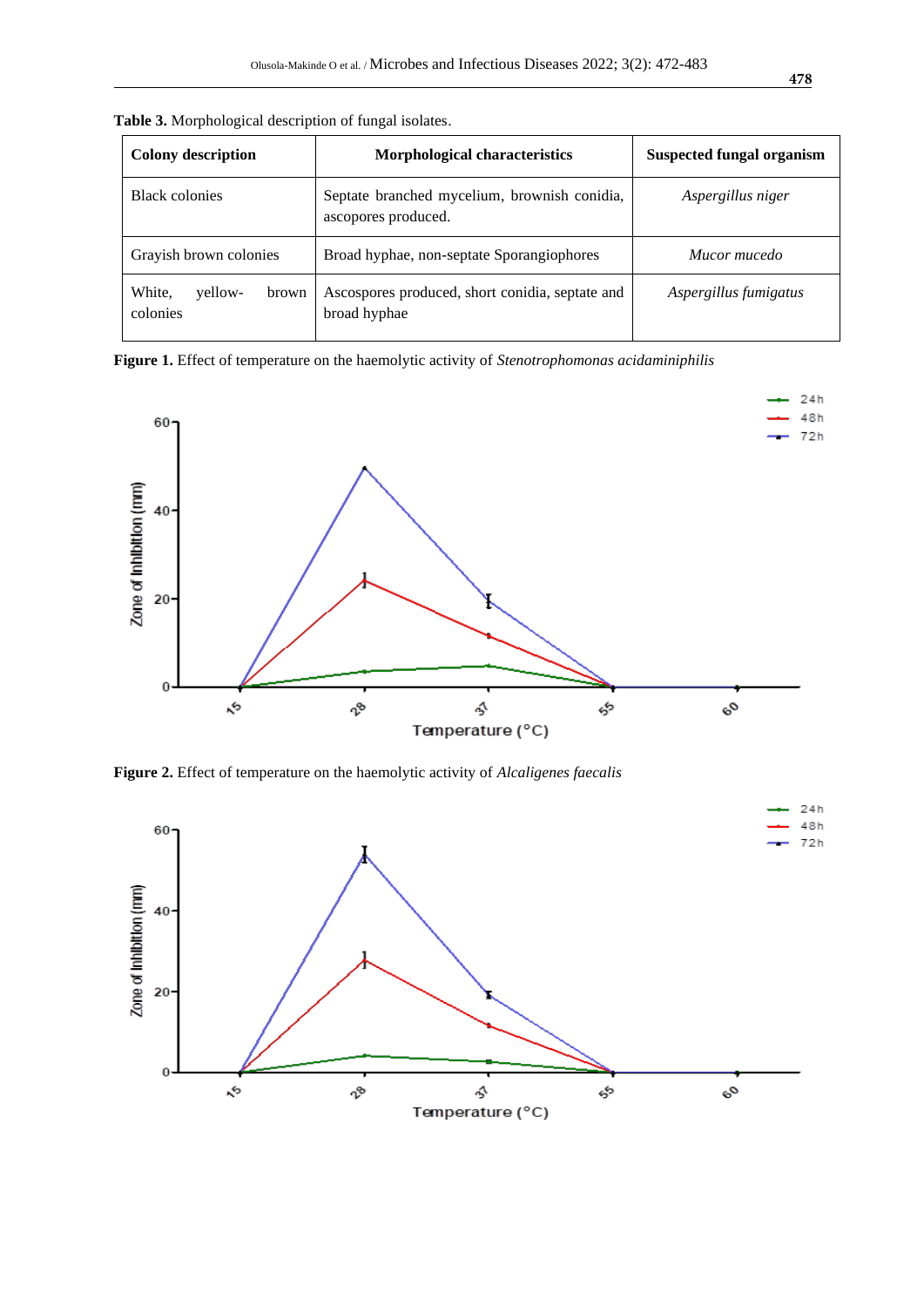

**Figure 3.** Effect of temperature on haemolytic activity of *Bacillus cereus*

**Figure 4.** Effect of temperature on the haemolytic activity of *Proteus penneri*



**Figure 5.** Effect of pH on the haemolytic activity of *Stenotrophomonas acidaminiphilis* 



**Figure 6.** Effect of pH on the haemolytic activity of *Proteus penneri*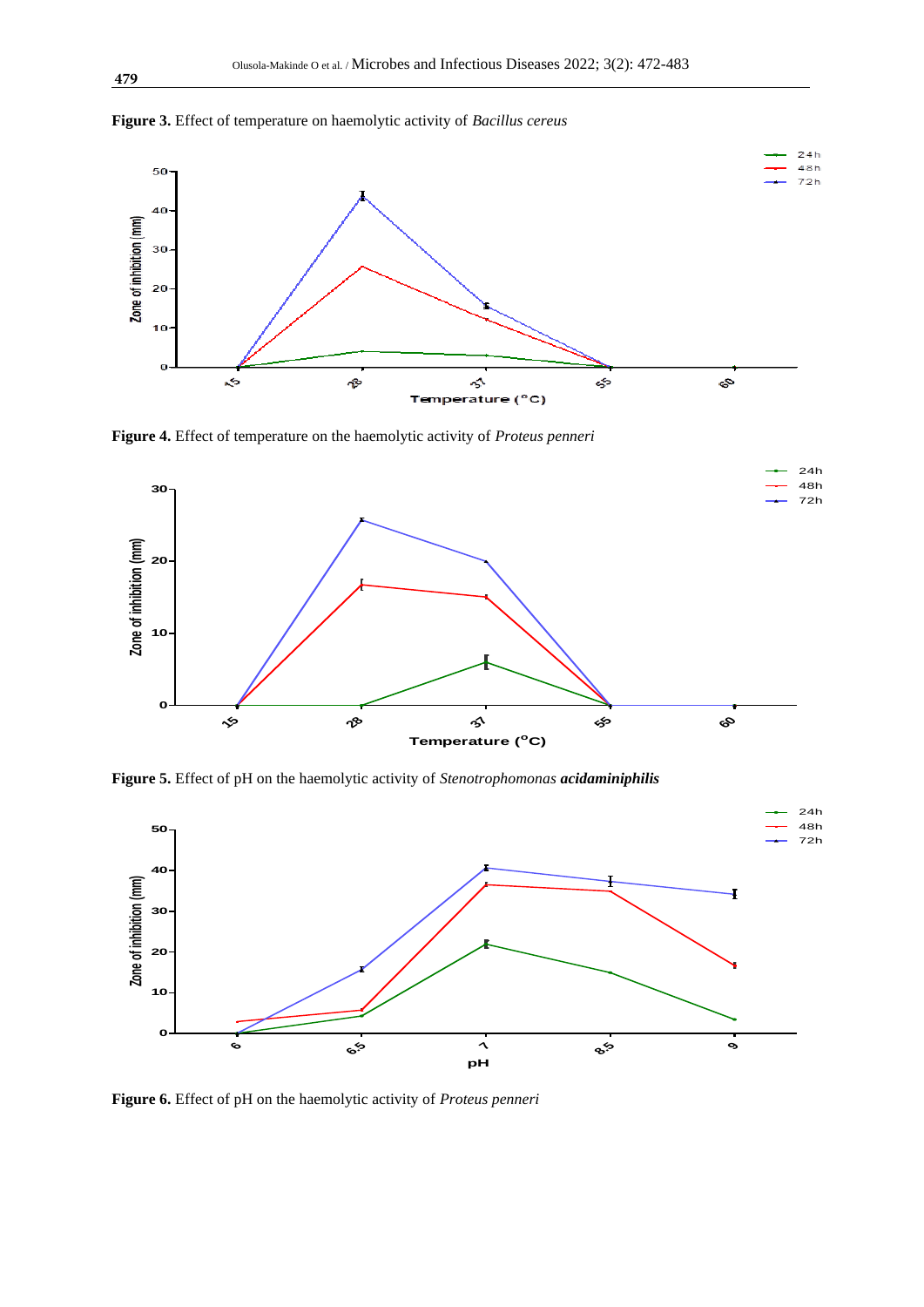

**Figure 7.** Effect of pH on the haemolytic activity of *Alcaligenes faecalis*



**Figure 8.** Effect of pH on the haemolytic activity of *Bacillus cereus*



**480**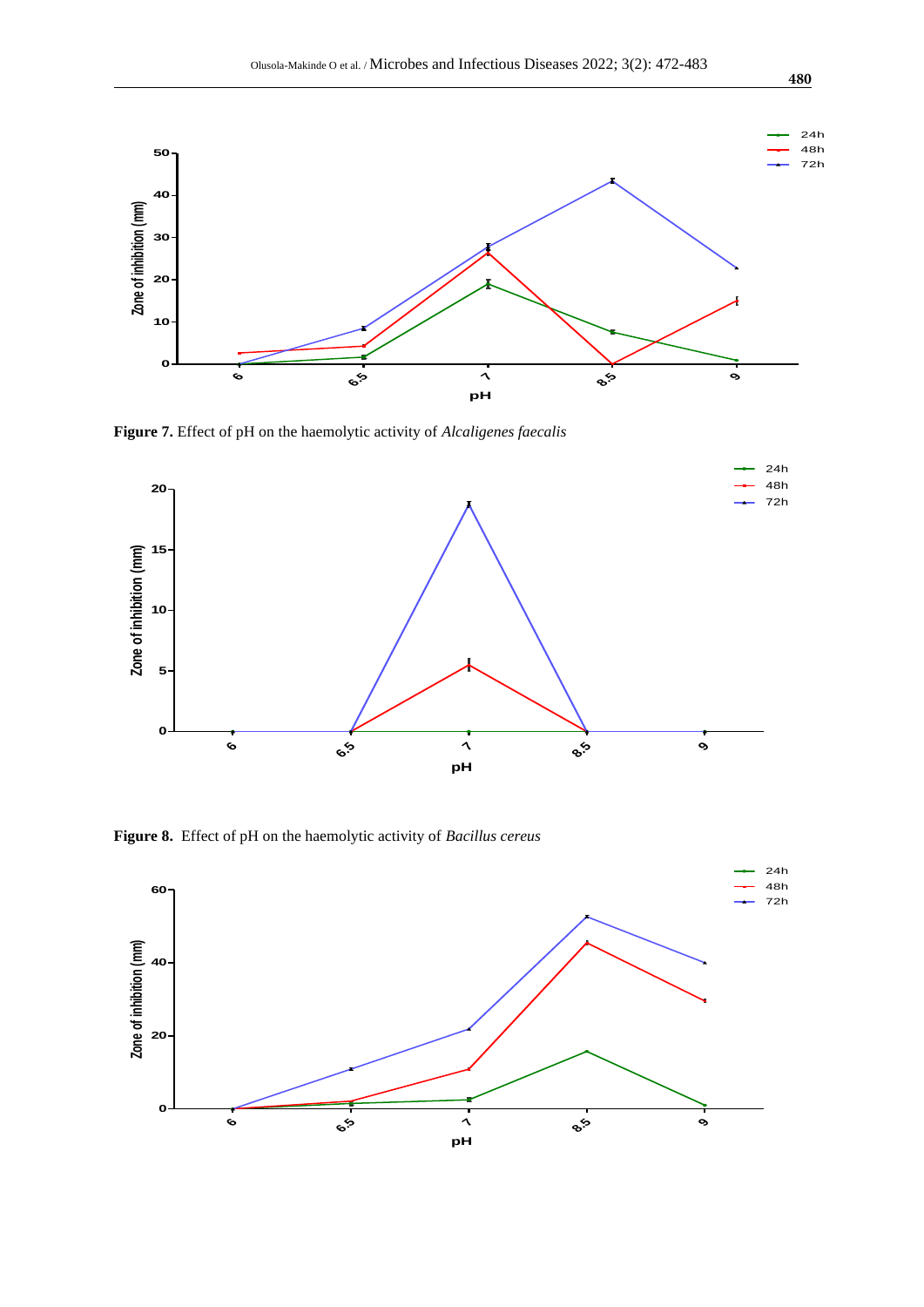**Plate 1.** Growth of *Stenotrophomonas acidiminiphilis* on blood agar and occurrence betahaemolysis at a temperature of 37 ºC for duration of 24 h.



**Plate 1.** Polymerase chain reaction (PCR) product of electrophoresis gel image showing the DNA fragments of bacterial isolates subjected to 16 Svedberg RNA detection.



#### **Conclusion**

The finding affirmed the occurrence of microorganisms especially haemolytic organisms in the stream water samples analysed in this study alluding to the fact that it poses serious threat not only to human health but also to animals and since these organisms can break down red blood cells, they are considered pathogenic. The public should however be informed of the dangers associated with surface waters. Members of the public should be enlightened on the imminent dangers and threat that stream water sources pose especially on the dangers of haemolysis occurring in the human body system for persons who utilized the water for domestic activities. Stream water sources should be treated from time to time and the maintenance of these water bodies should be monitored by regulating bodies and it is highly recommended that human

activities such as farming, swimming, washing and bathing in and around the river bank should be reduced or totally discouraged so that the quality of water would be improved.

#### **Acknowledgement**

All authors appreciate the output of laboratory technicians at the Department of Microbiology, Federal University of Technology Akure (FUTA) for the success of the study.

# **Authors' contributions**

Author Olusola-Makinde, O. O designed the study. Author Somefun, A. C developed the methodology and acquire the data, analyse the data and interpreted the data. Author Bayode, M. T wrote the manuscript. Olusola-Makinde, O. O corrected and Bayode, M. T fine-tuned the manuscript. All authors read and approved the final manuscript.

#### **Conflict of interest:** None.

**Funding:** No funding received.

#### **References**

- 1-**Agbabiaka TO, Oyeyiola GP.** Microbial and physicochemical assessment of Foma river, Itanmo, Ilorin, Nigeria: an important source of domestic water in Ilorin metropolis. International Journal of Plant, Animal and Environmental Sciences 2012; 2(1): 209 – 217.
- 2-**Madigan MT, Martinko JM, Binder K S, Buckley DH, Stahl DA.** Brock Microbiology of Microorganisms. (14th ed.). Boston: 2015; Pearson, 2,163,165, 767.
- 3-**Lansing J, Allen MF, Allen EB.** The role of mycorrhizal fungi in the composition and dynamics of plant communities: a scaling issue. In Progress in Botany 2002; (pp. 344-367). Springer, Berlin, Heidelberg.
- 4-**Tortora GJ, Funke BR, Case CL.** Microbiology: an introduction (10th ed.). 2004 :157-160.
- 5-**Olajubu FA, Oguniaka F.** Assessment of the Physico-Chemical and Microbiological Properties of Borehole Water Samples from Akungba - Akoko, Ondo State. Nigeria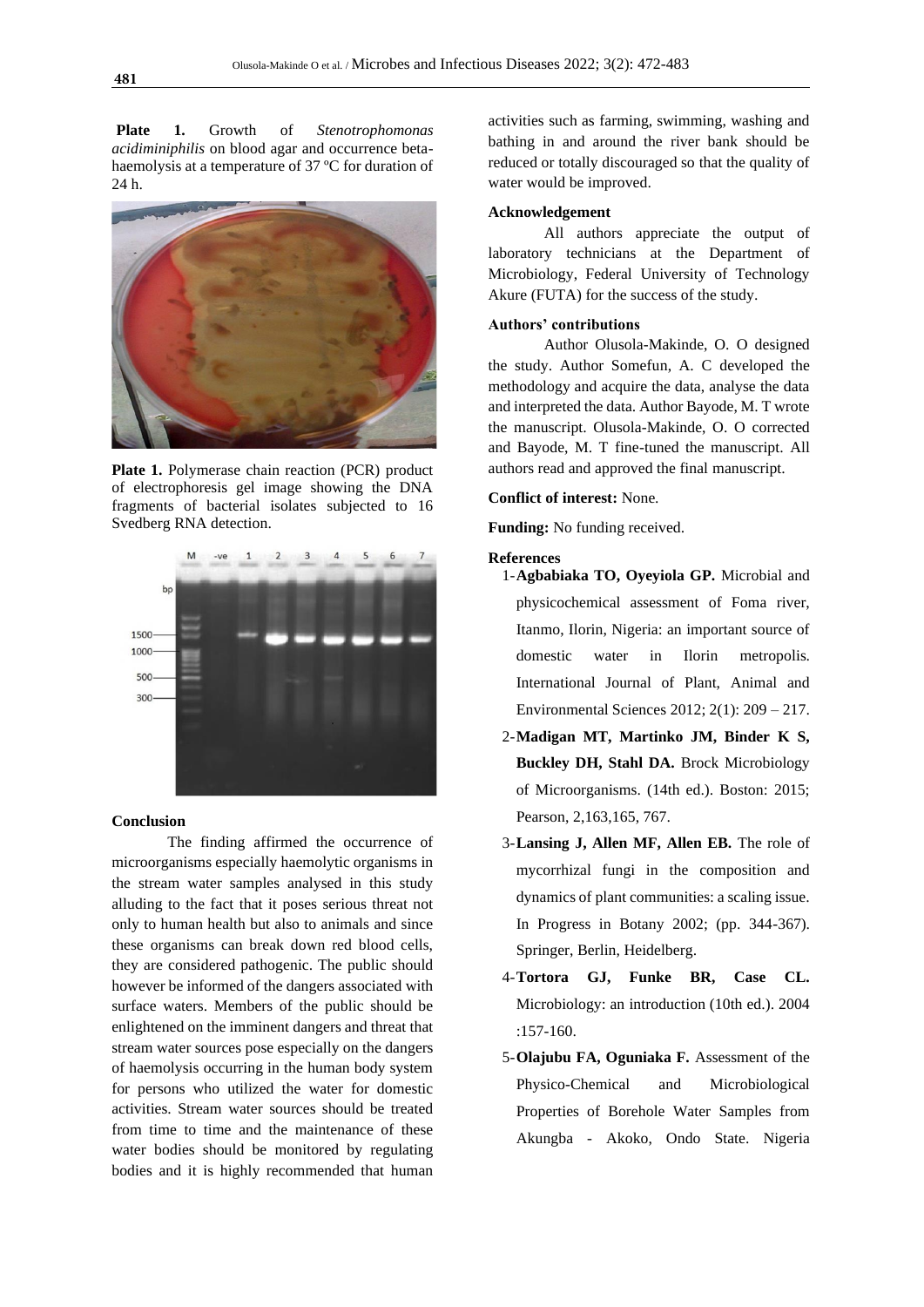International Journal of Pharmaceutical Sciences and Research 2014; 5: 367-374.

- 6-**Aude-Valérie-Pierre LC, Benoit R, Olivier T, Estelle B, Marie-Florence T.** Microbial Contamination Detection in Water Resources: Interest of Current Optical Methods, Trends and Needs in the Context of Climate Change. International Journal of Environmental Research and Public Health 2015; 15: 1660- 1661.
- 7-**Pauline J, Annabelle H, Gaëlle M, Nadine C,**  Valérie I, Karim H. Health Risk Assessment Related to Waterborne Pathogens from the River to the Tap. International Journal of Environmental Research and Public Health 2015; 4(3): 1660-4601.
- 8-**World Health Organization (WHO).** Traditional Medicine: Growing Needs and Potential. WHO Policy Perspectives on Medicines. 2012; World Health Organization, Geneva. 1-6.
- 9-**Russell W, Herwald H.** Concepts in Bacterial Virulence. Contributions of Microbiology 2005.Basel Karger. 12:55-66.
- 10-**Fumiko K, Iwao Y, Yashiko N, Yoshinori I, Shuji F.** New development in bacterial capsule identification with modified Indian ink method. Memoirs Kyushu University Department, Health Science and Medical School 2004; 3: 51-56.
- 11-**Price M.** Pathogen virulence: The evolution of sickness. The Science Creative Quarterly. Issue-4.2008.
- 12-**Avila-Campos MJ, Simionato MRL, Cal S, Mayer MPA, Delorenzo JL.** Virulence factors of Actinobacillus actinomycetemcomitans: other putative factors. Pesquito Odonto Brasilia 2000; 14:5-11.
- 13-**Makanjuola OO, Dada EO, Ekundayo FO.** Antibacterial activities of moringa oleifera on

coliforms isolated from somesurface waters in Akure, Nigeria. FUTA Journal of Research in Sciences 2013; (1): 63-71.

- 14-**Gurakan GC, Aksoy C, Ogel ZB.** Differentiation of *Salmonella typhymurium* from *Salmonella enteritidis* and other Salmonella serotypes using random amplified polymorphic DNA analysis. Poultry Science 2008; 87: 1068-1074.
- 15-**Sambrook EF, Fritsch T, Maniatis D.** Cold Spring Harbor Laboratory Press, Cold Spring Harbour 1989, Molecular Cloning. A Laboratory Manual 2. Biologie in Unserer Zeit. 20(6): 285–285.
- 16-**Al-mohana MT.** Methods of Fungal Isolation, Enumeration and Identification (OTA Series) 2016; Chapter 7.
- 17-**Lippi G, Plebani M, Di Somma S, Cervellin G.** Hemolyzed specimens: a major challenge for emergency departments and clinical laboratories. Critical Review on Clinical Laboratory Science 2011; 48: 143–53.
- 18-**Bodade RG, Khobragade CN, Borkar PS, Andmanwatkar RN.** Haemolytic activity of some pathogenic bacteria in mammals. Journal of Cell and Tissue Research 2009; 9(2):1865- 1868.
- 19-**Khan MY, Mir S, Imtiyaz, AR, Nazir AW.** Physico-chemical analysis of River Jhelum (Kashmir). Global Journal of Science Frontier Research 2012; 1(1): 1-4.
- 20-**Behera T, Swain P, Mohapatra D.** Virulence determination of bacterial isolates through culture in India ink including broth. Journal of Microbiology and Antimicrobials 2013; 5(8): 87-90.
- 21-**Kumar V, Abbas AK, Fausto N, Mitchell RN.** Robbins Basic Pathology (8th ed.). 2007; Saunders Elsevier, 843.